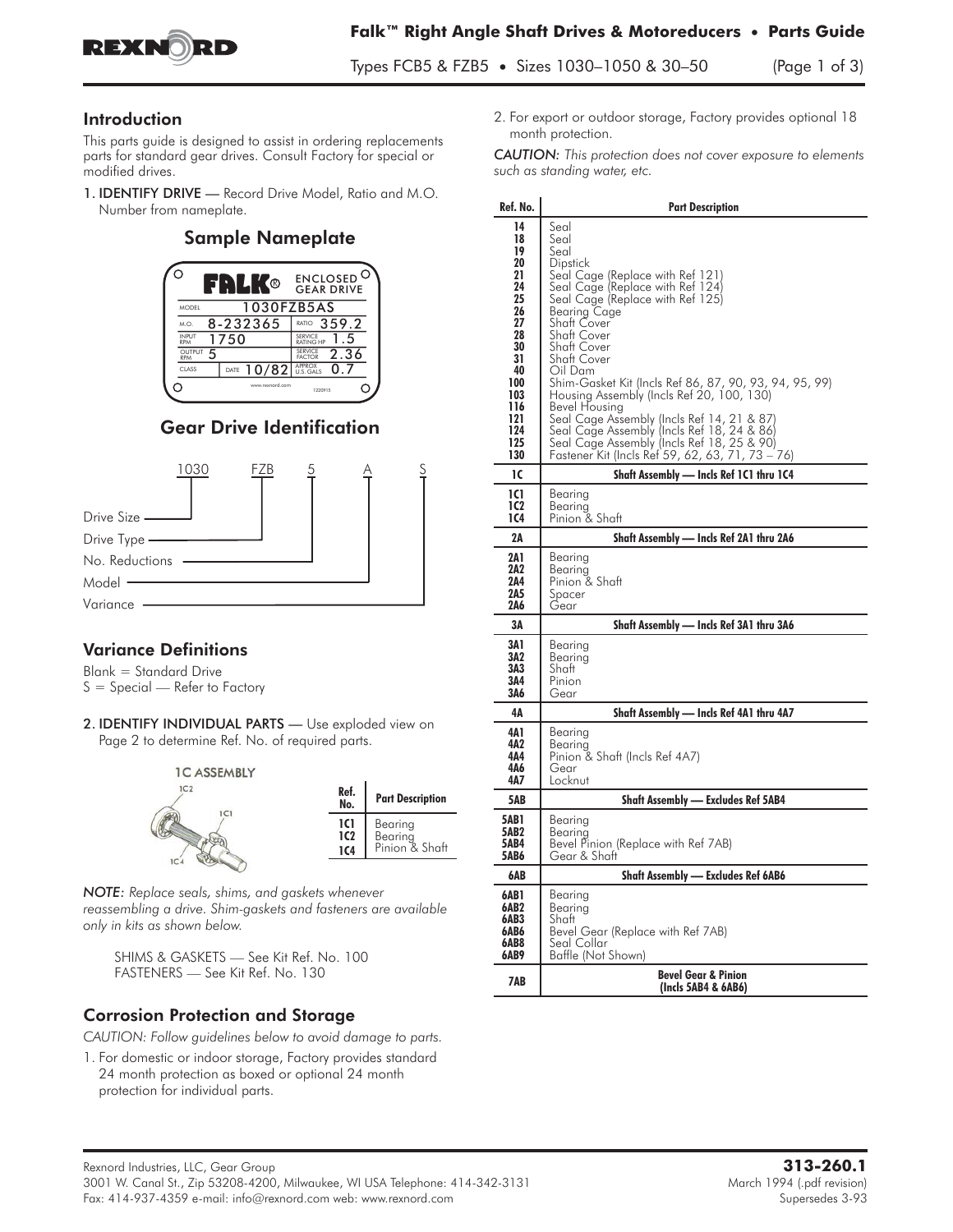(Page 2 of 3) Sizes 1030–1050 & 30–50 • Types FCB5 & FZB45





Parts Diagram

Rexnord Industries, LLC, Gear Group<br>March 1994 (.pdf revision) March 1994 (.pdf revision) **Rexnord Industries, LLC, Gear Group** March 1994 (.pdf revision) 3001 W. Canal St., Zip 53208-4200, Milwaukee, WI USA Telephone: 414-342-3131 Supersedes 3-93<br>Fax: 414-937-4359 e-mail: info@rexnord.com web: www.rexnord.com Fax: 414-937-4359 e-mail: info@rexnord.com web: www.rexnord.com